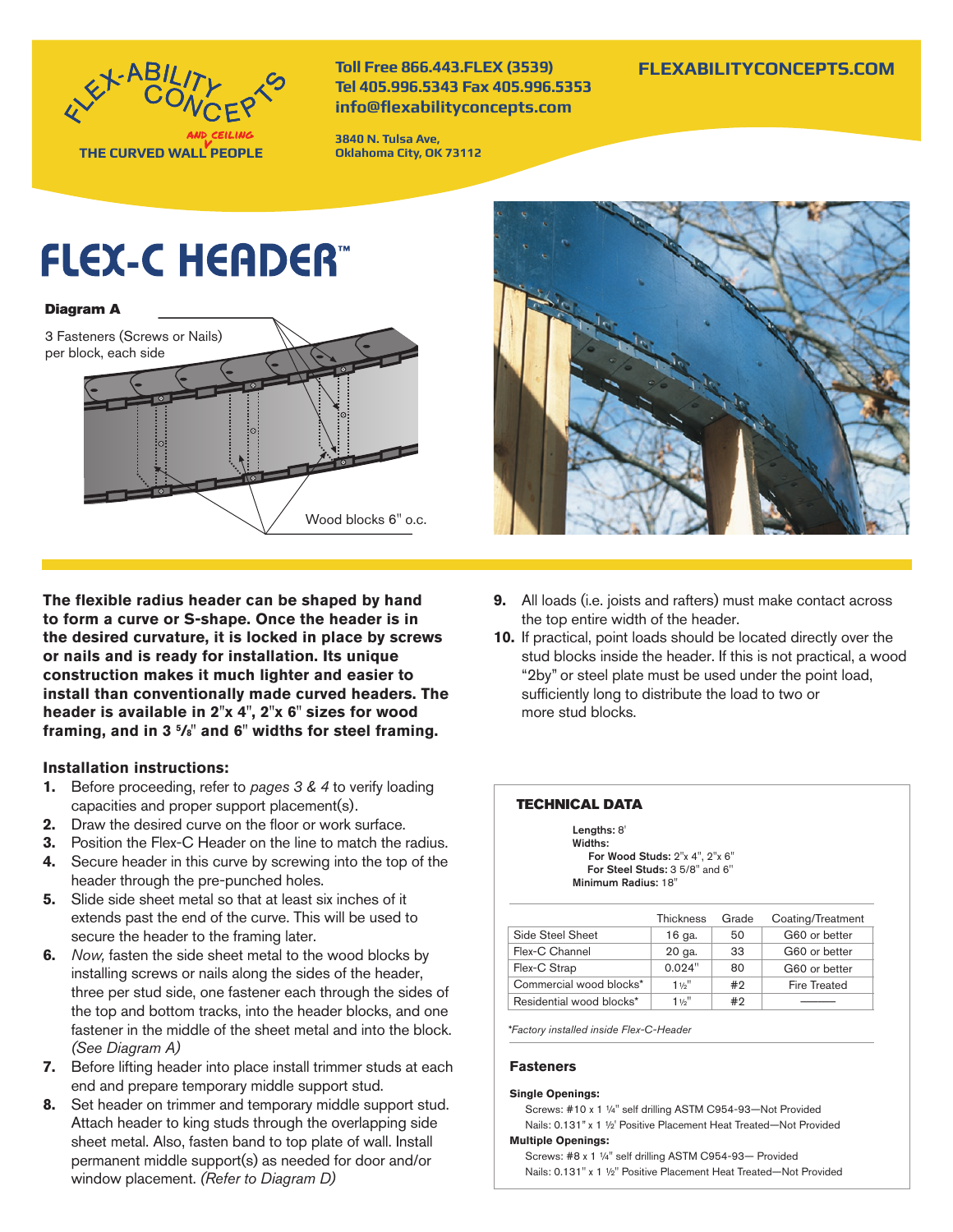#### PART 1 – GENERAL

#### 1.1 DESCRIPTION

- A. Scope of Work: All interior and exterior load-bearing and non load-bearing light gauge steel and wood studs, track, joists, trusses, bridging, headers and related accessories are as indicated on the Contract Drawings and specified herein.
- Related work specified elsewhere.

#### 1.2 SUMMARY

- This Section includes the following:
	- 1. Exterior and Interior load-bearing headers.

#### 1.3 PERFORMANCE REQUIREMENTS

- A. Engineering Responsibility: Engage a fabricator who assumes undivided responsibility for engineering FLEX-C HEADER metal framing by employing a qualified professional engineer to prepare design calculations, shop drawings, and other structural data.
- B. All Exterior and Interior load-bearing applications are to be engineered by a qualified professional Engineer.

#### 1.4 QUALITY ASSURANCE

- A. Installer Qualifications: Engage an experienced Installer who has completed cold-formed metal framing similar in material, design, and extent to that indicated for this project and with a record of successful in-service performance.
- B. Standard
	- 1. Work shall meet the requirements of the following standards:
		- a. American Iron and Steel Institute (A.I.S.I.) "Design of Cold Formed. Steel Structural Members," January 2002 edition.
		- b. American Society for Testing Materials (A.S.T.M.)
		- c. American Institute of Steel Construction (A.I.S.C.) "Manual of Steel Construction," 9th edition.
		- d. All pertinent Federal, State, and Local codes.
	- 2. The most stringent requirements shall govern in conflicts between specified codes and standards.
- C. Inspection
	- 1. As directed by Architect, Owner's testing agency may inspect the maintenance of a quality control program.
	- 2. Full responsibility for quality control shall remain with the Contractor.

#### 1.5 DELIVERY, STORAGE, AND HANDLING

- Protect FLEX-C HEADER metal framing from corrosion, deformation, and other damage during delivery, storage, and handling. B. To store FLEX-C HEADER metal framing, protect with waterproof covering, and
- ventilate to avoid condensation.

#### 1.6 SUBMITTALS

- A Structural Calculations
	- 1. Submit structural calculations prepared by the Professional Engineer of record. Calculations shall include, but are not limited to:
		- a. Description of design criteria.
		- b. Engineering analysis depicting stress and deflection (stiffness) requirements for each framing application.
		- Selection of framing components and accessories.
		- d. Verification of attachments to structure and/or adjacent framing components.
- B. Drawings
	- 1. Submit drawings prepared by the manufacturer for approval by the Project Architect and Engineer. These drawings should include:
		- a. Component cross-sections, plans and/or elevations depicting component assembly.
		- b. Component assembly details showing screw types and locations and other related fastener requirements of component.

#### PART 2 – PRODUCTS

#### 2.1 AVAILABLE MANUFACTURERS:

- A. Manufacturers offering FLEX-C HEADER metal framing that may be incorporated in the work include, and are limited to, the following:
	- 1. FLEX-ABILITY CONCEPTS 3840 N. Tulsa Ave, Oklahoma City, OK 73112 | Tel 405.996.5343 | Fax 405.996.5353 www.flexabilityconcepts.com

#### 2.2 MATERIALS

- Galvanized 20 Ga. Steel Sheet Track for (3 1/2" & 3 5/8"):
	- ASTM A 653, and as follows<br>1. Coating Designation: Ho
	- 1. Coating Designation: Hot Dipped Galvanized Steel equal or superior to ASTM A653 G60 or A60.
- 2. Grade: Structural Grade 33 B. Galvanized – 20 Ga. Steel Sheet Track (for 5 1/2'' & 6'' track): ASTM A653,
- and as follows:
- 1. Coating Designation: Hot Dipped Galvanized Steel equal or superior to ASTM A653 G60 or A60.
- 2. Grade: Structural Grade 33
- C. Galvanized Sliding Steel Strap(for all headers): ASTM A653 1. Coating Designation: Hot Dipped Galvanized Steel Strapping equal or
	- superior to ASTM A653 G60 or A60.
		- 2. Grade: Structural Grade 80
- D. Galvanized 16 Ga. side sheet metal (for all FLEX-C HEADERS): ASTM 653 1. Coating Designation: Equal or superior to ASTM A653 G60 or A60.
- 2. Grade: Structural Grade 50.
- E. Wood Internal Components: 1. Fire Treated (Commercial); Non Fire Treated (Residential)
- 2. Grade: #2 or better.
- F. Nails (pre-installed):
	- 1. 0.104'' dia. Shank knurled nail or equal.

#### 2.3 HEADER FRAMING

A. FLEX-C HEADER: manufacturer's standard rectangular flexible steel header with 3 1/2'', 3 5/8'', 5 1/2'' or 6'' FLEX-C TRAC flanges and nail attachments at every flange, fasteners penetrating top and bottom flanges at every wood support.

## 2.4 FRAMING ACCESSORIES

- A. Fabricate steel-framing accessories of the same material and finish used for framing members, with a minimum yield strength of 33.000 psi.
- B. Provide accessories of manufacturer's standard thickness and configuration, unless otherwise indicated.

#### 2.5 FASTENERS (FOR INSTALLATION)

- Mechanical Fasteners:
	- Single Openings: Screws: #10 x11/4 Corrosion-resistant coated, self-drilling screws. Pan-head or low-profile head beneath sheathing, manufacturer's standard elsewhere.<br>2. Multiple Openings: S
	- 2. Multiple Openings: Screws: #8 x11/4 Corrosion-resistant coated, self-drilling screws. Pan-head or low-profile head beneath sheathing, manufacturer's standard elsewhere.
	- 3. Nails: Positive Placement™ type. 11/2'' x 0.131'' heat treated.

#### 2.6 MISCELLANEOUS MATERIALS

A. Galvanizing Repair Paint: SSPC-Paint 20 of DOD-P-21035, with dry film containing a minimum of 94 percent zinc dust by weight.

#### 2.7 FABRICATION

- A. Fabricate FLEX-C HEADER metal framing and accessories plumb, square, true to line, true to radius, and with connections securely fastened, according to manufacturer's recommendations and the requirements of this Section.
	- 1. Fabricate assemblies in jig templates or free form scribed radiuses.<br>2. Cut FLEX-C HEADER metal framing by sawing or shearing: do not Cut FLEX-C HEADER metal framing by sawing or shearing; do not torch cut.
		- a. Extreme care should be taken when handling or cutting any metal products. Observe all safety precautions when handling, cutting or fastening FLEX-C HEADER.
	- 3. Fasten FLEX-C HEADER metal framing by screw fastening as standard with fabricator. Wire tying of FLEX-C HEADER framing members is not permitted.
		- Locate and install mechanical fasteners according to FLEX-C HEADER manufacturer's instructions with screws or nails penetrating banding at every wood support; 2 (two) penetrating top and bottom bands at every wood header block and 1 (one) penetrating each sheet metal side midpoint at every wood header block.
	-
	- 4. Splice per manufacturer's specifications<br>5. Fasten other materials to FLEX-C HEAD Fasten other materials to FLEX-C HEADER metal framing by bolting, or screw
- fastening, according to manufacturer's recommendations. B. Reinforce, stiffen, and brace framing assemblies to withstand handling, delivery, and erection stresses. Lift fabricated assemblies to prevent damage or distortion. C. Fabrication Tolerances: Fabricate assemblies as required.

#### PART 3 – EXECUTION

#### 3.1 INSTALLATION, GENERAL

- A. FLEX-C HEADER metal framing may be shop or field fabricated for installation, or it may be field assembled.
- B. Install FLEX-C HEADER metal framing and accessories plumb, square, true to line, true to radius, and with connections securely fastened, according to manufacturer's recommendations and the requirements of this Section.
	- 1. Cut FLEX-C HEADER members by sawing or shearing; do not torch cut. a. Extreme care should be taken when handling or cutting any metal products. Observe all safety precautions when handling, cutting or fastening FLEX-C HEADER.
	- 2. Fasten FLEX-C HEADER members by screw fastening as standard with fabricator. Wire tying of FLEX-C HEADER members is not permitted.
		- a. Locate and install mechanical fasteners according to FLEX-C HEADER manufacturer's instructions with screws or nails penetrating banding at every wood header block; 2 (two) penetrating top and bottom bands at every wood header block and 1 (one) penetrating each sheet metal side midpoint at every wood header block.
- 3. Splice per manufacturer's specifications.
- C. Install FLEX-C HEADER members in one or multi-piece lengths as specified.<br>D. Verify splicing of FLEX-C HEADER with Engineer of record. See Manufactur Verify splicing of FLEX-C HEADER with Engineer of record. See Manufacturer's
- standard splicing instructions to verify overlap requirements.
- E. Provide temporary bracing and leave in place until framing is permanently stabilized. F. Do not bridge building expansion and control joints with FLEX-C HEADER metal framing. Independently frame both sides of joints.
- 
- G. Fasten reinforcement plate over web penetrations that exceed size of manufacturer's standard punched openings.

#### 3.2 REPAIRS AND PROTECTION

- A. Galvanizing Repairs: Prepare and repair damaged galvanized coatings on fabricated and installed FLEX-C HEADER metal framing with galvanizing repair paint according to ASTM A 780 and the manufacturer's instructions.
- Touchup painting: Wire brush, clean, and paint scarred areas, welds, and rust spots on fabricated and installed prime-painted FLEX-C HEADER metal framing. 1. Touchup painted surfaces with same type of shop paint used on adjacent surfaces.
- C. Provide final protection and maintain conditions in a manner acceptable to manufacturer and installer to ensure that FLEX-C HEADER metal framing is without damage or deterioration at the time of Substantial Completion.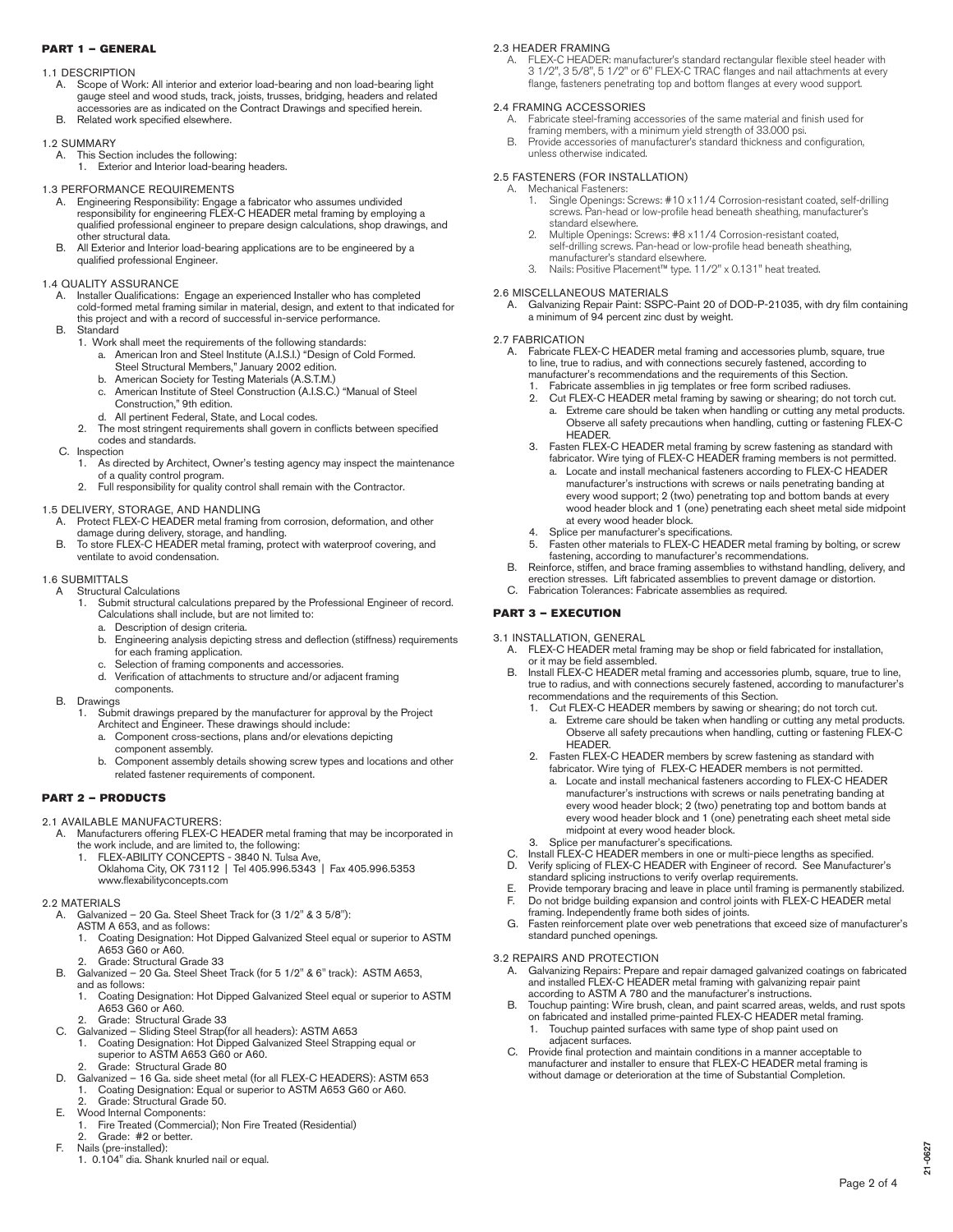## **FLEX-C HEADER Technical Sheet**

#### Proper Layout for Flex-C Header Support**s**

1 – All header assemblies which do not meet the single opening conditions (See page 4) must be supported by a MINIMUM of three supports. Please refer to diagrams B and C.

2 – Maximum clear span in a **single** opening assembly is 42''. See Chart 3. Maximum clear span in a **multiple** opening assembly is 12'. See Charts 1 and 2.

3 – Splices must be within two (2) feet of a support. – All splices must be performed according to the manufacturer's detailed instructions. See below.

4 – To locate supports calculate the ratio of every adjacent span. This ratio must be greater than 1/2 and less than 2. Use this formula:

 $Ratio = \frac{Clear \; Span \; Length \; A}{Clear \; Span \; Length \; B}$ 

*Assuming equal loading, this formula will result in the middle support being located within the middle third portion of the two adjacent spans. Please refer to diagram D. This ratio formula must also be applied to each pair of adjacent spans of a multiple span assembly, i.e. A-B, B-C, C-D, D-E. See Diagram E. Point loads or Uniform loads must be symmetrically and evenly spaced in relation to adjacent spans.*

5 – Inflection points (points where curve reverses direction) MUST be supported.

Loads must not exceed the values listed in the Load Capacities Multiple Opening Tables published by Flex-Ability Concepts. See page 4.

#### To Cut Flex-C Header

Use a reciprocating saw, abrasive blade or tin snips. Always use proper safety precautions when handling or cutting Flex-C Header.

#### To Splice Flex-C Header

Overlap top and bottom tracks and screw in line with desired curve. Overlap the ends of all the side sheet metal pieces at least 18'' by sliding them along the inside flanges of the top and bottom tracks, and fasten each side with three columns of three screws or nail into wood blocks (9 on each side). If these sets of three fasteners are not within 11/2'' of each end of each splice, add another column of three screws within 11/2'' of the ends of the splice overlap.



#### Diagram B

Flex-C Header can be used over single openings only under very specific conditions. (See page 4)



#### Diagram C

All Flex-C Header assemblies which do not meet the single opening conditions (See page 4) must extend over two or more spans (must have a minimum of three supports).



#### Diagram D

Support must be located anywhere in the middle third portion of the two adjacent spans.



Load capacity - Always refer to the Flex-C Header Design Load Tables, Charts1&2 to verify that the loads determined by the engineer of record for each specific job are in line with the recommended capacities. *Design Load Tables Located on Page 4*